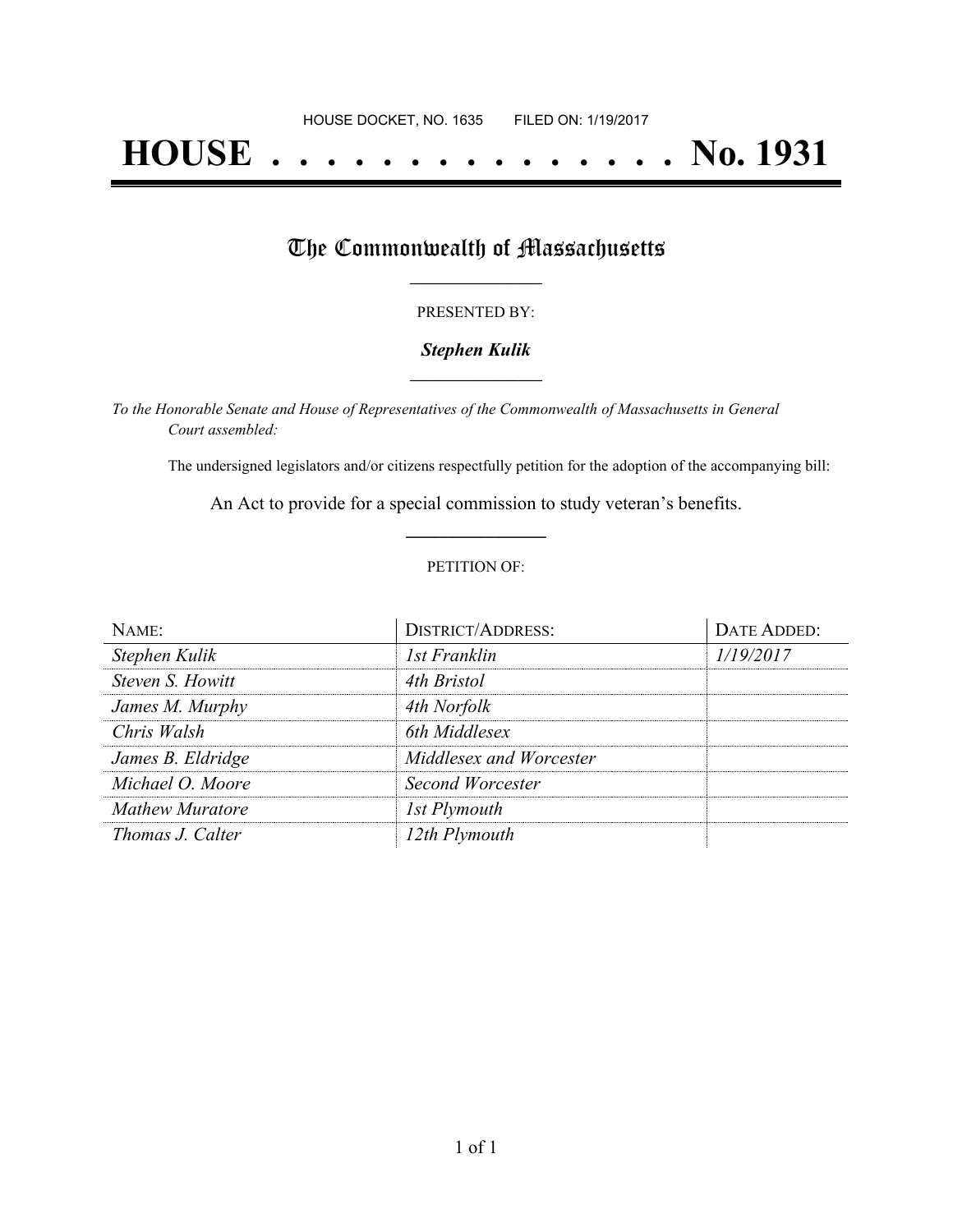#### HOUSE DOCKET, NO. 1635 FILED ON: 1/19/2017

## **HOUSE . . . . . . . . . . . . . . . No. 1931**

By Mr. Kulik of Worthington, a petition (accompanied by bill, House, No. 1931) of Stephen Kulik and others for an investigation by a special commission (including members of the General Court) relative to state and local services provided to veterans. Veterans and Federal Affairs.

#### [SIMILAR MATTER FILED IN PREVIOUS SESSION SEE HOUSE, NO. *3142* OF 2015-2016.]

### The Commonwealth of Massachusetts

**In the One Hundred and Ninetieth General Court (2017-2018) \_\_\_\_\_\_\_\_\_\_\_\_\_\_\_**

**\_\_\_\_\_\_\_\_\_\_\_\_\_\_\_**

An Act to provide for a special commission to study veteran's benefits.

Be it enacted by the Senate and House of Representatives in General Court assembled, and by the authority *of the same, as follows:*

| $\mathbf{1}$ | There shall be a special commission to study and make recommendations pursuant to                  |
|--------------|----------------------------------------------------------------------------------------------------|
| 2            | chapters 13 and 115 of the General Laws. The Commission shall study and evaluate current           |
| 3            | laws, regulations and practices related to providing services and other support to military        |
| 4            | veterans and to make recommendations to improve the quality, effectiveness and efficiency of       |
| 5            | state and local programs.                                                                          |
|              |                                                                                                    |
| 6            |                                                                                                    |
|              | The committee shall consist of 11 members: 1 member of the senate who shall be the                 |
| 7            | chair of the joint committee on veterans and federal affairs or a designee; who shall serve as co- |
| 8            | chair of the commission; 1 member of the house of representatives who shall be the chair of the    |
| 9            | joint committee on veterans and federal affairs or a designee, who shall serve as co-chair of the  |